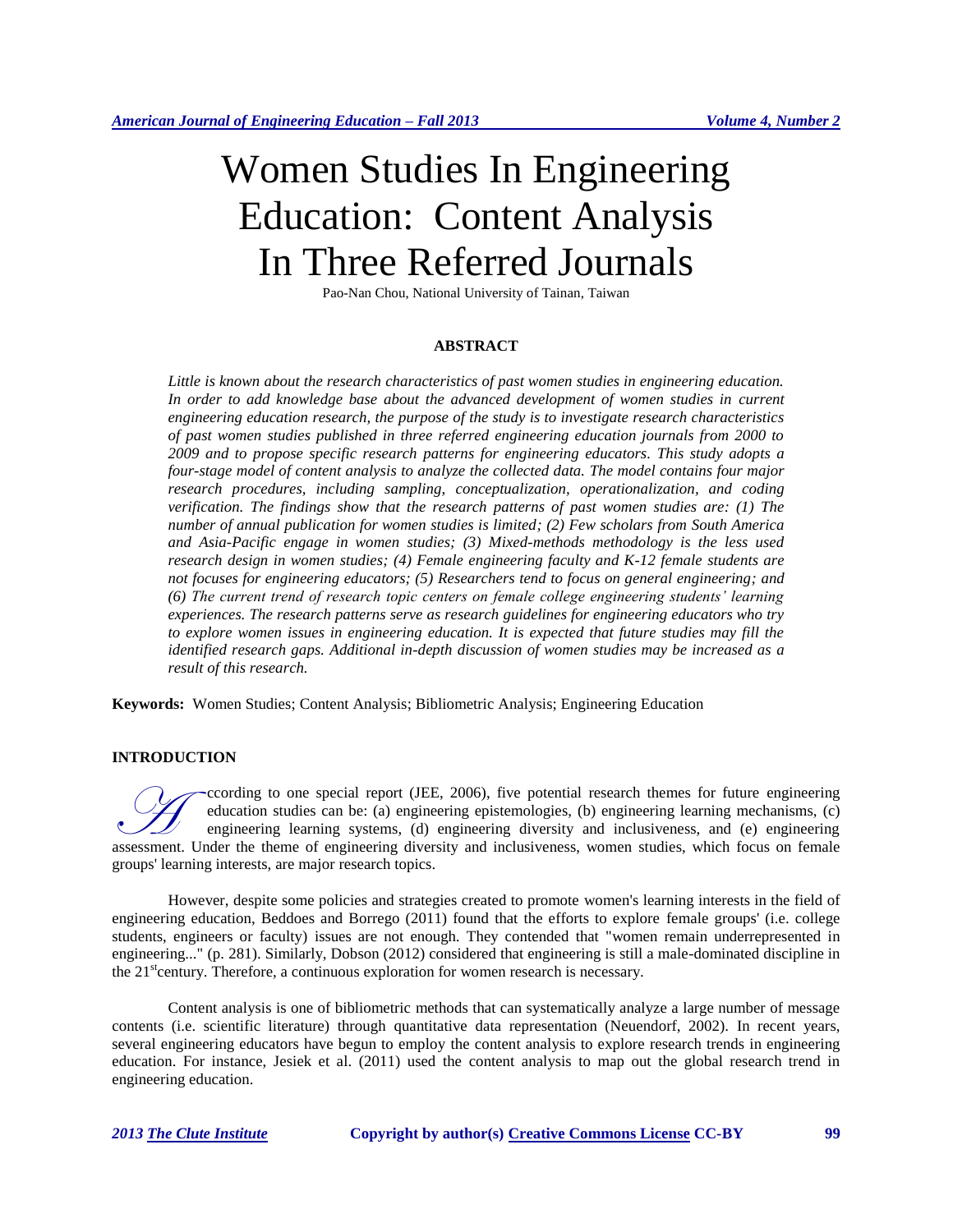# *American Journal of Engineering Education – Fall 2013 Volume 4, Number 2*

While examining existing literature in the area of engineering education, literature analysis only identifies one past research that applied the content analysis into women studies. In Beddoes and Borrego's (2011) study, five feminist theories were used as a discussion point to analyze scientific literature related to women studies. However, the main idea in the study all emphasizes the feminist theory. Little is known about the research characteristics of past women studies in engineering education. The identification of the research characteristics may yield several research patterns, which can allow engineering educators to obtain a whole picture of the current trend of women research.

Based on the above discussion, in order to add knowledge base about the advanced development of women studies in engineering education, the purpose of the study is to investigate research characteristics of past women studies published in three referred engineering education journals from 2000 to 2009 and to propose specific research patterns for engineering educators. Specifically, the research questions of the current study are:

- 1. How many women studies have appeared in engineering education journals?
- 2. What diverse nationalities represent contributors to women studies in engineering education journals?
- 3. What research methods have been used for past women studies in engineering education journals?
- 4. What educational levels do research subjects apply as represented by women studies in engineering education journals?
- 5. What types of engineering disciplines have been discussed in women studies?
- 6. What kinds of research topics related to women studies have been published in engineering education journals?

# **RESEARCH METHOD**

This study adopted Chou and Chang's (2010) models of content analysis. Four major research procedures are:

- 1. *Sampling (content selection):* This study only selected research-based papers published in three referred engineering education journals from 2000 to 2009 for further analysis. The target journals are *Journal of Engineering Education* (JEE), *International Journal of Engineering Education* (IJEE), *European Journal of Engineering Education* (EJEE). Articles, such as book review, workshop (or conference) summary, editorial (or guest editorial), and prize lecture, were excluded. Totally, 51 research articles were identified. The rationale of choosing those three referred journals as a sampling source is that journal administrators have already proposed several special issues related to women studies, which in turn increases the publication number of women studies.
- 2. *Conceptualization (question specification):* Six research questions discussed earlier were proposed. This study focused on six research areas: (a) quantity of research, (b) author's geographical affiliation, (c) research method, (d) research subject, (e) engineering discipline, and (f) research topic.
- 3. *Operationalization (variable identification):* Based on research questions, a coding book, which summarizes coding strategies, was created. In this study, except for research discipline, the variable range in quantity of research is one to ten; in author's geographical affiliation is one to seven; in research method is one to four; in research subject is one to four; in research topic is one to four.
- 4. *Coding verification (reliability check):* This study employed a triangulation method to verify coding strategies. During coding process, two graduate students were collaboratively engaged in processing selected journal articles. Subsequently, finished coding data was submitted to an experienced professor in engineering education to corroborate evidence.

# **CODING BOOK**

The coding book serves as a research guideline which depicts the categorization principles to deal with six research questions described earlier. By following these principles, collected data is processed in a systematic way.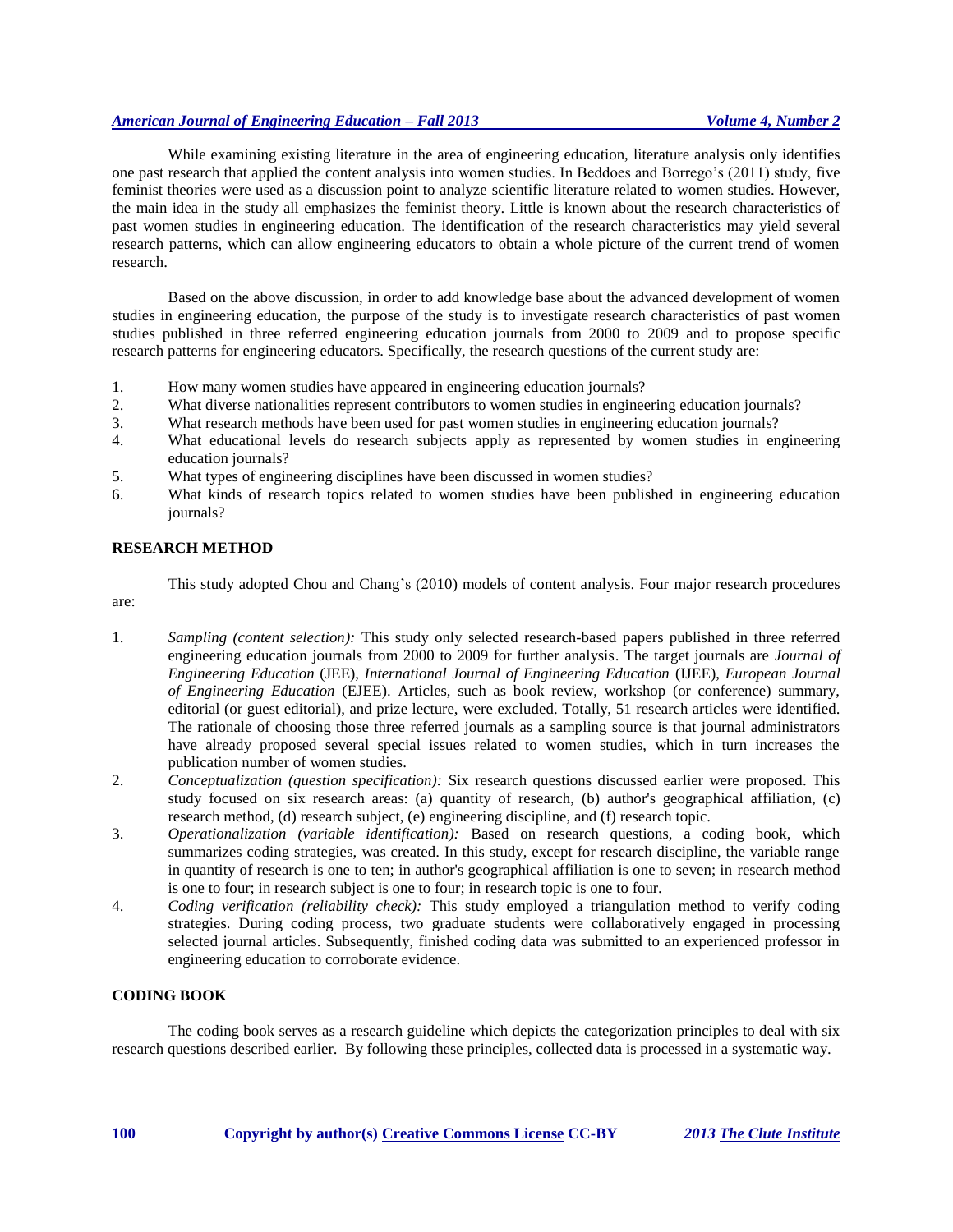#### **Quantity of Research**

This study analyzed research articles published in three engineering education journals from 2000 to 2009 (a ten-year period). Each women study's publishing date was summarized for further analysis according to the chronological order.

#### **Author's Geographical Affiliation**

Authors' geographical affiliations represent seven classification areas: (a) North America (e.g. US), (b) South America (e.g. Mexico); (c) Europe (e.g. Germany), (d) Middle East (e.g. Turkey), (e) Asia-Pacific (e.g. Korea), (f) South Asia (e.g. Australia), and (g) Africa (e.g. South Africa). This study only analyzes each article's first author's affiliation.

#### **Research Method**

Four elements in research method are: theoretical inquiry, quantitative-based, qualitative-based, and mixedmethods. Detailed description of the coding variables summarized in Table 1.

| <b>Table 1: Research Method's Coding Strategy</b> |                                                                                                        |  |  |  |
|---------------------------------------------------|--------------------------------------------------------------------------------------------------------|--|--|--|
| Category                                          | <b>Description</b>                                                                                     |  |  |  |
| (a) Theoretical inquiry                           | A study aims to propose new ideas without assessment data.                                             |  |  |  |
| (b) Quantitative-based                            | A study aims to investigate specific topics by providing quantitative assessment data.                 |  |  |  |
| (c) Oualitative-based                             | A study aims to investigate specific topics by providing qualitative assessment data.                  |  |  |  |
| (d) Mixed-methods                                 | A study aims to investigate specific topics by providing quantitative and qualitative assessment data. |  |  |  |

#### **Research Subject**

Research subjects analyzed in this study are: (a) no participant, (b) female engineering faculty, (c) female engineer, (d) female college or graduate engineering student, (e) male and female college engineering student (i.e. gender comparison analysis), and (f) K-12 female student.

## **Engineering Discipline**

Article contributors may conduct educational studies in several engineering disciplines. In this study, articles that did not focus on specific engineering disciplines were not considered for further analysis.

#### **Research Topic**

According to Sulaiman and AlMuftah (2010)'s classification principle, women studies can be examined from a pipeline perspective, which includes three elements: (a) recruitment (inflow), (b) in-school learning experience (retention), and (c) career development (outflow). These three concepts consist of analysis variables for the research topic.

#### **RESULTS & DISCUSSION**

#### **Quantity of Research**

Table 2 reports a summary of the quantity of research for women studies.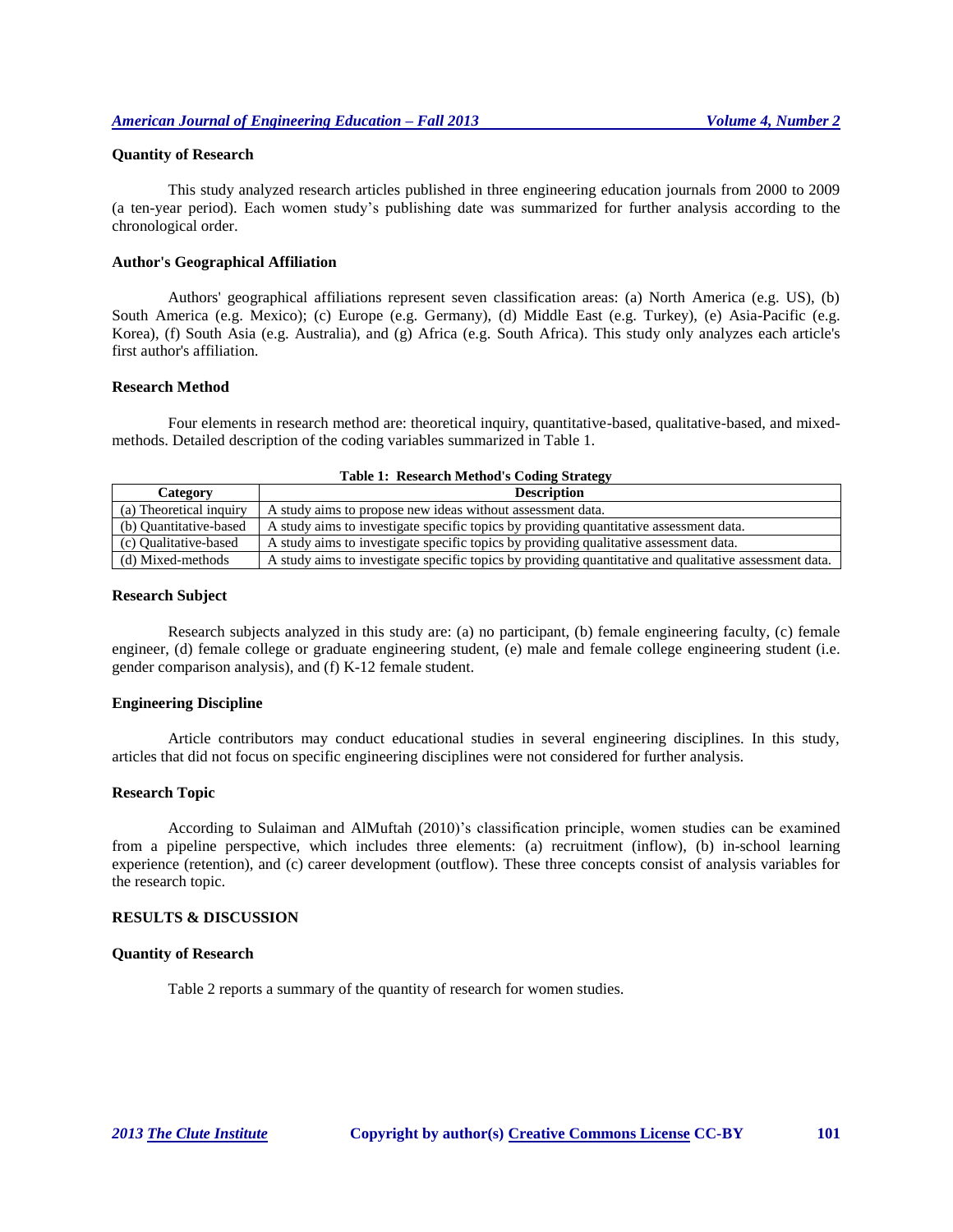| Journal<br>Year | <b>IJEE</b> | $\sim$<br>$\cdot$<br><b>EJEE</b> | <b>JEE</b>    |
|-----------------|-------------|----------------------------------|---------------|
| 2000            | ↑           |                                  | $\rightarrow$ |
| 2001            |             |                                  |               |
| 2002            | 10          |                                  |               |
| 2003            |             |                                  |               |
| 2004            | O)          |                                  |               |
| 2005            |             |                                  |               |
| 2006            |             |                                  |               |
| 2007            |             |                                  |               |
| 2008            |             |                                  |               |
| 2009            | 0           |                                  |               |
| Total           | 16          | 18                               | 17            |

**Table 2: Summary of Quantity of Research**

From the information listed in Table 2, the total number of women studies published in each journal during a ten-year period is almost equal (IJEE: 16; EJEE: 18; JEE: 17). Women studies in three journals were not published annually. If journals administrators create a special issue on women studies, the number of research papers may be growing (e.g. 2002 in IJEE or 2009 in EJEE).

## **Author's Geographical Affiliation**

Table 3 shows a summary of the first author's geographical affiliation for women studies published in three engineering education journals. The results indicate that North America is a major area of affiliation for the first author in JEE. Culture diversity exists in IJEE and EJEE since the first authors' affiliations come from several geographical areas. In each journal, few researchers from Middle East and Africa engage in women studies. However, regardless of journal type, no scholars from South America and Asia-Pacific submit their scholarly works to three academic journals.

| Journal<br>Area | <b>IJEE</b> | <b>EJEE</b> | <b>JEE</b> |
|-----------------|-------------|-------------|------------|
| North America   |             |             |            |
| South America   |             |             |            |
| Europe          |             |             |            |
| Middle East     |             |             |            |
| Asia-Pacific    |             |             |            |
| South Asia      |             |             |            |
| Africa          |             |             |            |
| Total           | 16          | 18          |            |

**Table 3: Summary of Author's Geographical Affiliation**

## **Research Method**

A summary of research method appears in Table 4. The results show that quantitative-based and qualitative-based articles share similar weights. Theoretical inquiry and mixed-methods are not popular research methods in women studies.

| Journal<br><b>Method</b>  | <b>IJEE</b> | <b>EJEE</b> | <b>JEE</b> |
|---------------------------|-------------|-------------|------------|
| <b>Ouantitative-based</b> |             |             |            |
| <b>Oualitative-based</b>  |             |             |            |
| Theoretical inquiry       |             |             |            |
| Mixed-methods             |             |             |            |
| Total                     | . U         | 10          |            |

|  |  | <b>Table 4: Summary of Research Method</b> |  |
|--|--|--------------------------------------------|--|
|--|--|--------------------------------------------|--|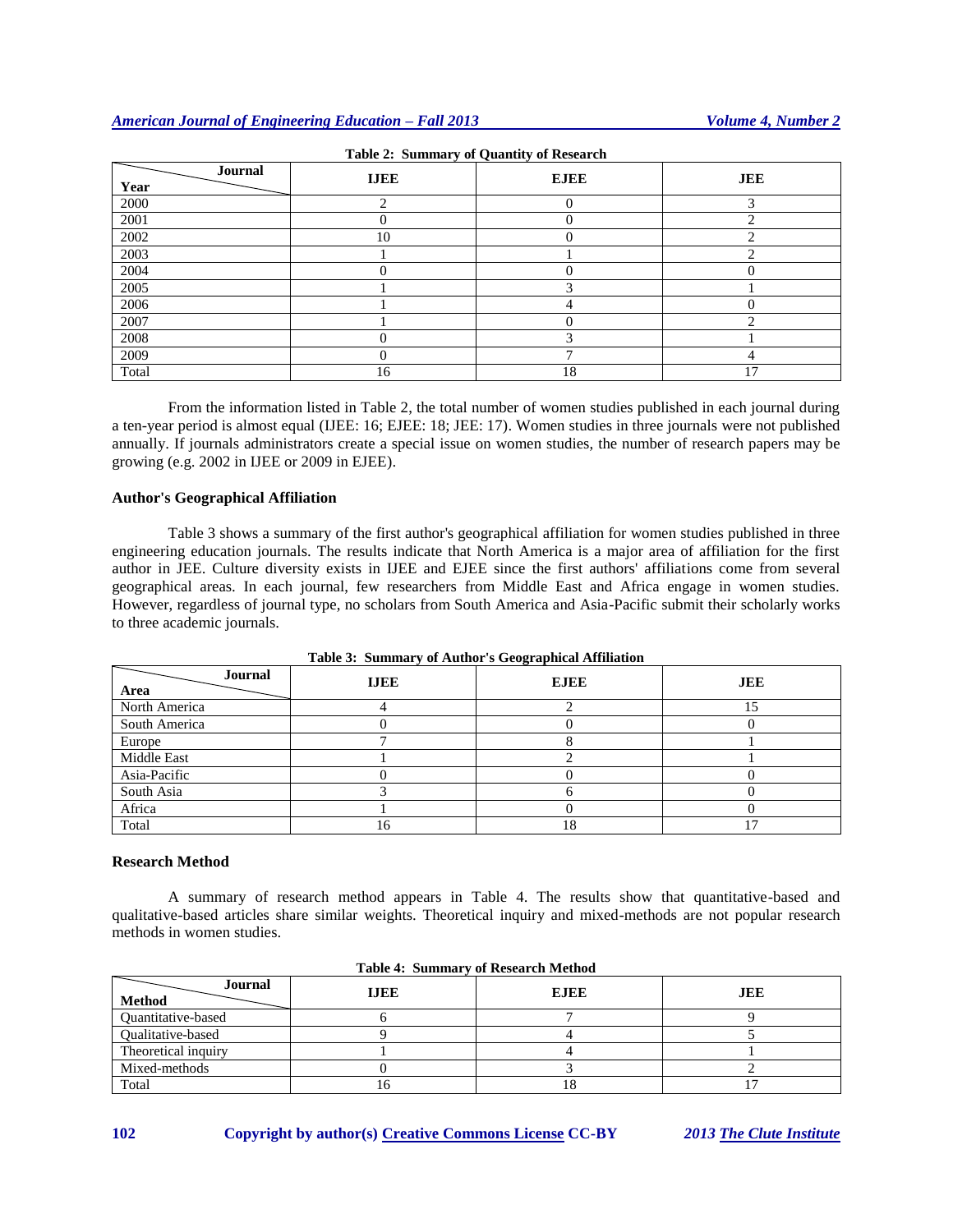# **Research Subject**

The information of research subject is listed in Table 5. The results indicate that most of researchers tend to compare the gender difference by surveying male and female engineering college students at the same time. Female engineers and female college engineering students are also target populations. Female engineering faculty and K-12 female students are not focuses for engineering educators.

| <b>Journal</b><br>Category                       | <b>IJEE</b> | <b>EJEE</b> | <b>JEE</b> |
|--------------------------------------------------|-------------|-------------|------------|
| No participant                                   |             |             |            |
| Female engineering faculty                       |             |             |            |
| Female Engineer                                  |             |             |            |
| Female college (or graduate) engineering student |             |             |            |
| Male & female college engineering student        |             |             |            |
| K-12 female student                              |             |             |            |
| Total                                            |             | . ర         |            |

| Table 5: Summary of Research Subject |  |  |
|--------------------------------------|--|--|
|--------------------------------------|--|--|

#### **Engineering Discipline**

Table 6 presents a summary of engineering discipline analyzed in women studies. It is found that most scholars often recruit students from several engineering disciplines and would not focus on specific engineering disciplines. Currently, computer engineering is the most discussed engineering discipline.

| Category<br>Journal | <b>Engineering Discipline</b> |
|---------------------|-------------------------------|
| <b>IJEE</b>         | Computer engineering (2)      |
|                     | Computer engineering (1)      |
| <b>EJEE</b>         | Construction engineering (1)  |
|                     | Electronic engineering (1)    |
| <b>JEE</b>          | None                          |

|  |  |  | Table 6: Summary of Engineering Discipline |
|--|--|--|--------------------------------------------|
|--|--|--|--------------------------------------------|

#### **Research Topic**

Table 7 summarizes the information regarding the research topic in women studies. The results indicate that analyzing female engineering students' learning experiences is a mainstream research trend. Recruitment and career development for female college engineering students are less discussed research topics.

| Journal<br>Category  | <b>IJEE</b> | <b>EJEE</b> | <b>JEE</b> |
|----------------------|-------------|-------------|------------|
| Recruitment          |             |             |            |
| Learning experiences |             |             |            |
| Career development   |             |             |            |
| *Other issues        |             |             |            |
| Total                | ΙO          |             |            |

| <b>Table 7: Summary of Research Topic</b> |  |  |  |  |
|-------------------------------------------|--|--|--|--|
|-------------------------------------------|--|--|--|--|

\* Topics cannot be categorized.

## **CONCLUSION**

Through a decade-review process, six analytical approaches, which include quantity of research, author's geographical affiliation, research method, research subject, engineering discipline and research topic, produces the following major findings:

1. Unless the editorial teams for engineering journals create a special issue for women research, the number of annual publication for women studies is limited.